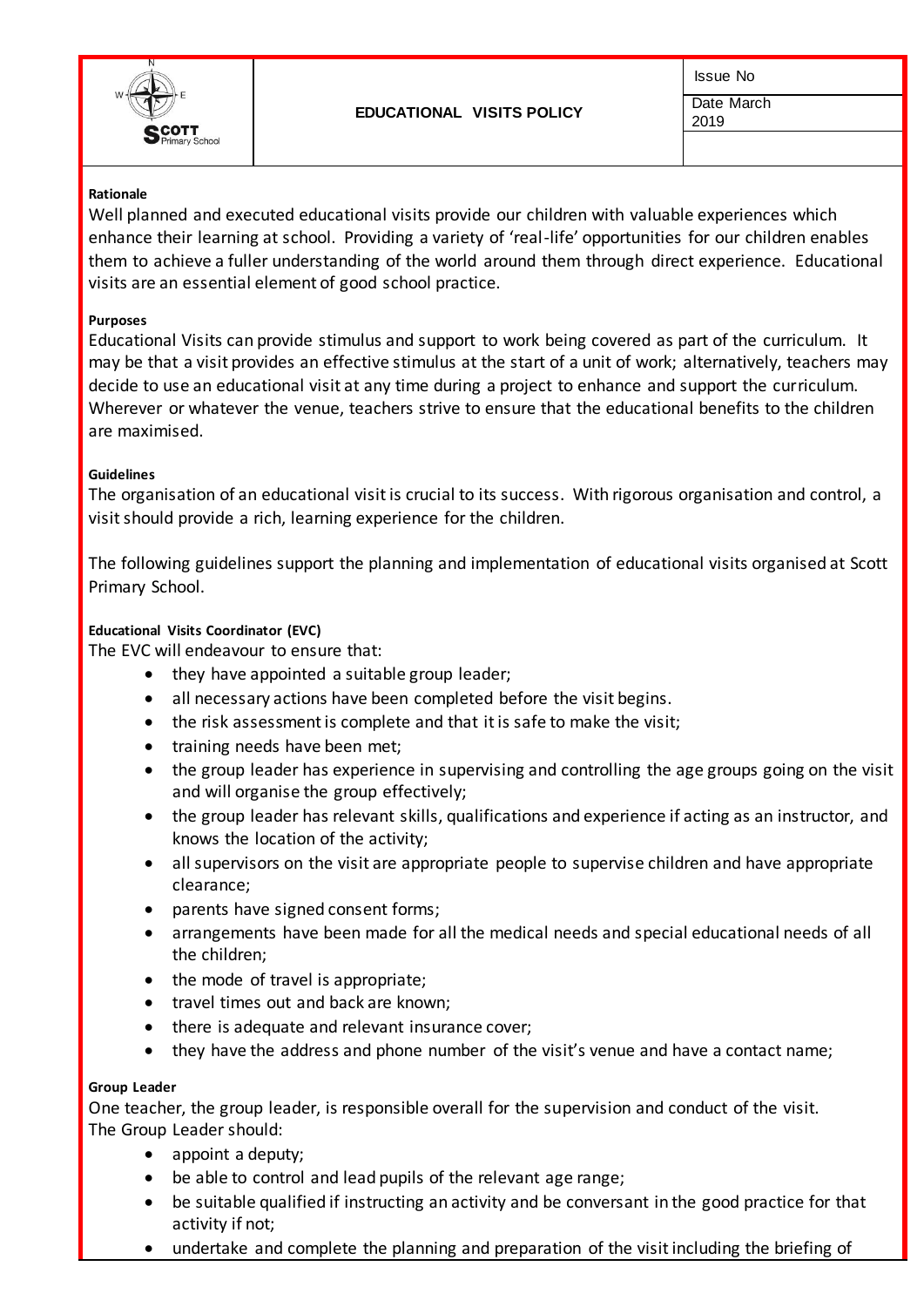group members and parents;

- undertake and complete a comprehensive risk assessment;
- have regard to the health and safety of the group at all times;
- know all the pupils proposed for the visit to assess their suitability;
- observe the guidance set out for teachers and other adults below;
- ensure that pupils understand their responsibilities (see responsibilities of pupils below).

# **Other teachers and adults involved in a visit**

Teachers on school-led visits act as employees of the LA or of the Governing Body. They will therefore be acting in the course of their normal employment during their normal hours. They will be acting under an agreement with their Headteacher and Governors if some of their time on the visit falls outside normal hours.

Teacher and other adults on the visit must:

- do their best to ensure the health and safety of everyone in the group;
- care for each individual child as any reasonable parent would;
- follow the instructions of the leader and help with control and discipline.
- consider stopping the visit or the activity if they think the risk to the health or safety of the pupils in their charge is unacceptable.

### **Responsibilities of pupils**

The group leader should make it clear to pupils that they must:

- not take unnecessary risks;
- follow the instructions of the leader and other adults;
- dress and behave sensibly and responsibly;
- look out for anything that might hurt or threaten anyone in the group and tell the group leader about it;
- should not undertake any task that they fear or that they think will be dangerous.

Any pupils whose behaviour may be considered to be a danger to themselves or to the group may be stopped from going on the visit. The curricular aims of the visit for these pupils should be fulfilled in other ways.

### **Parents**

The group leader should ensure that parents are given information about the purpose and details of the visit and are invited to any briefing sessions for longer visits.

The group leader should also tell parents how they can help prepare their child for the visit by, for example, reinforcing the visit's code of conduct.

Parents must:

- provide the group leader with emergency contact number(s);
- sign the consent form;
- give the group leader relevant information about their child's health which might be relevant to the visit.

# **Planning off-site visits**

Whether the visit is to a local park, museum, swimming pool, or includes a residential stay, it is essential that careful planning takes place. This involves considering the dangers and difficulties which may arise and making plans to avoid them.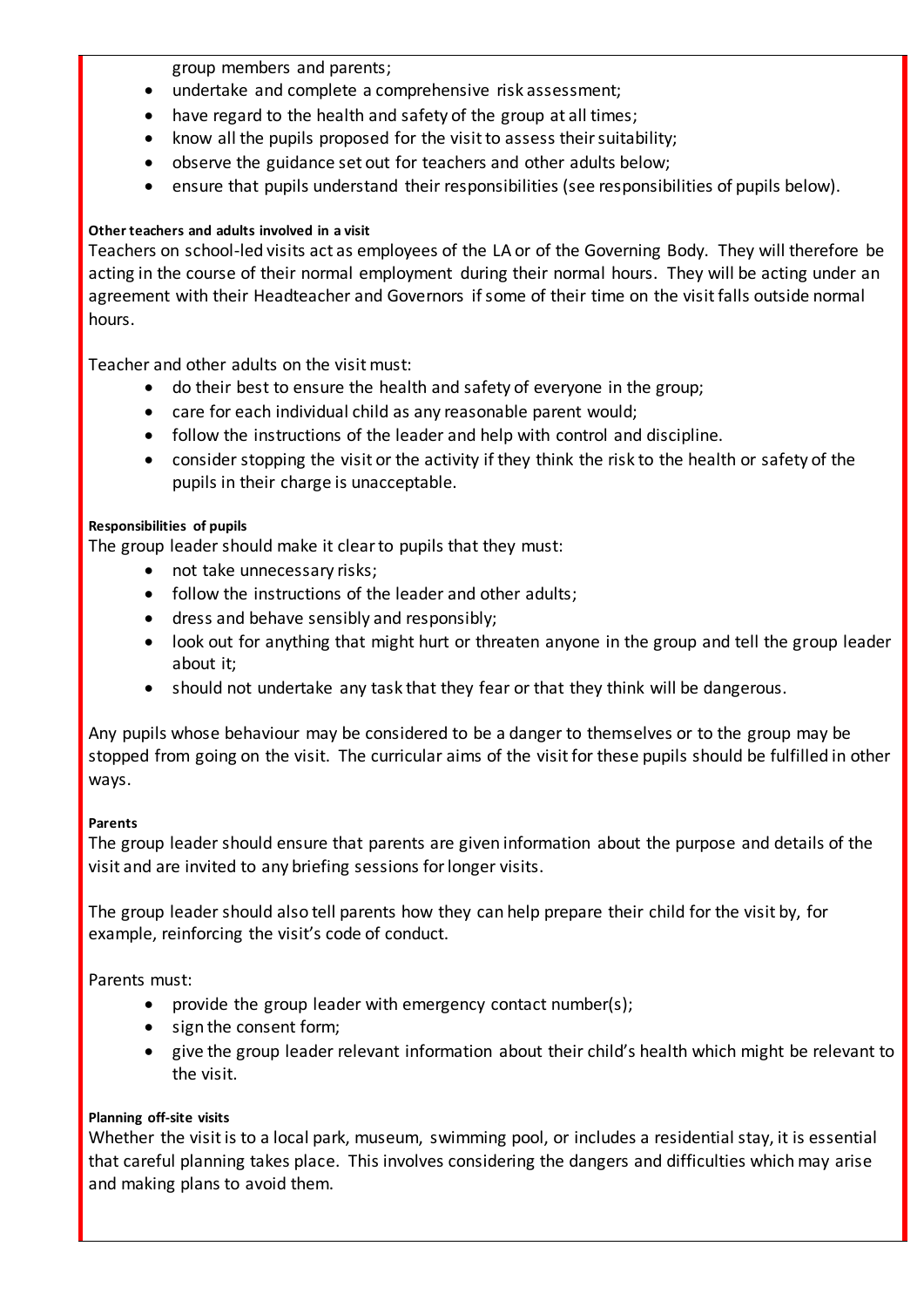Detailed planning is completed by the organiser of the visit or the group leader, using the EVOLVE website. This is submitted to the EVC.

The EVC must check all details concerning the intended visit, and if satisfied will forward the visit to the Headteacher for final checking and approval. The Headteacher must be satisfied that the person planning the visit is qualified to do so and has the necessary experience, and that it is safe for the visit to take place. No educational visits will take place without the approval of both the EVC and the Headteacher. All visits will be archived using the EVOLVE programme.

### **Risk Assessment**

A risk assessment should always be carried out before setting off on a visit, using the Risk Assessment forms from the EVOLVE website, and any Event Specific Risk Assessments submitted by an outside provider.

The risk assessment should include the following considerations:

- what are the risks?
- who is affected by them?
- what safety measures need to be in place to reduce risks to an acceptable level?
- can the group leader guarantee that these safety measures will be provided?
- what steps will be taken in an emergency?
- what is the acceptable ratio of adults to children for this visit?

# *The group leader and other supervisors should continually reassess the risks throughout the visit and take appropriate action if pupils are in danger.*

The group leader should take the following factors into consideration when assessing the risks:

- the type of activity and the level at which it is being undertaken;
- the location;
- the competence, experience and qualifications of supervisory staff;
- the group members' age, competence, fitness and temperament;
- pupils with special educational or medical needs;
- the quality and suitability of available equipment;
- seasonal conditions, weather and timing.

# **Exploratory visit**

Wherever possible the group leader should undertake an exploratory visit to:

- ensure that the venue is suitable to meet the aims and objectives of the school visit;
- assess potential areas and levels of risk;
- ensure that the venue can cater for the needs of the staff and pupils in the group;
- ensure that the group leader is familiar with the area before taking a party of young people.

If it is not feasible to carry out an exploratory visit, a minimum measure should be to contact the venue, seeking assurances about the venue's appropriateness for the visiting group. In addition, it may be worth seeking views from other schools who have recently visited the venue.

# **First Aid**

First Aid provision should be considered when assessing the risks of the visit. For adventurous activities, visits which involve overnight stays, or visits abroad it is sensible to have at least one trained first-aider in the group. The group leader should have a working knowledge of first aid and all adults in the group should know how to contact emergency services.

The minimum first-aid provision is:

- a suitably stocked first-aid box;
- a person appointed to be in charge of first-aid arrangements.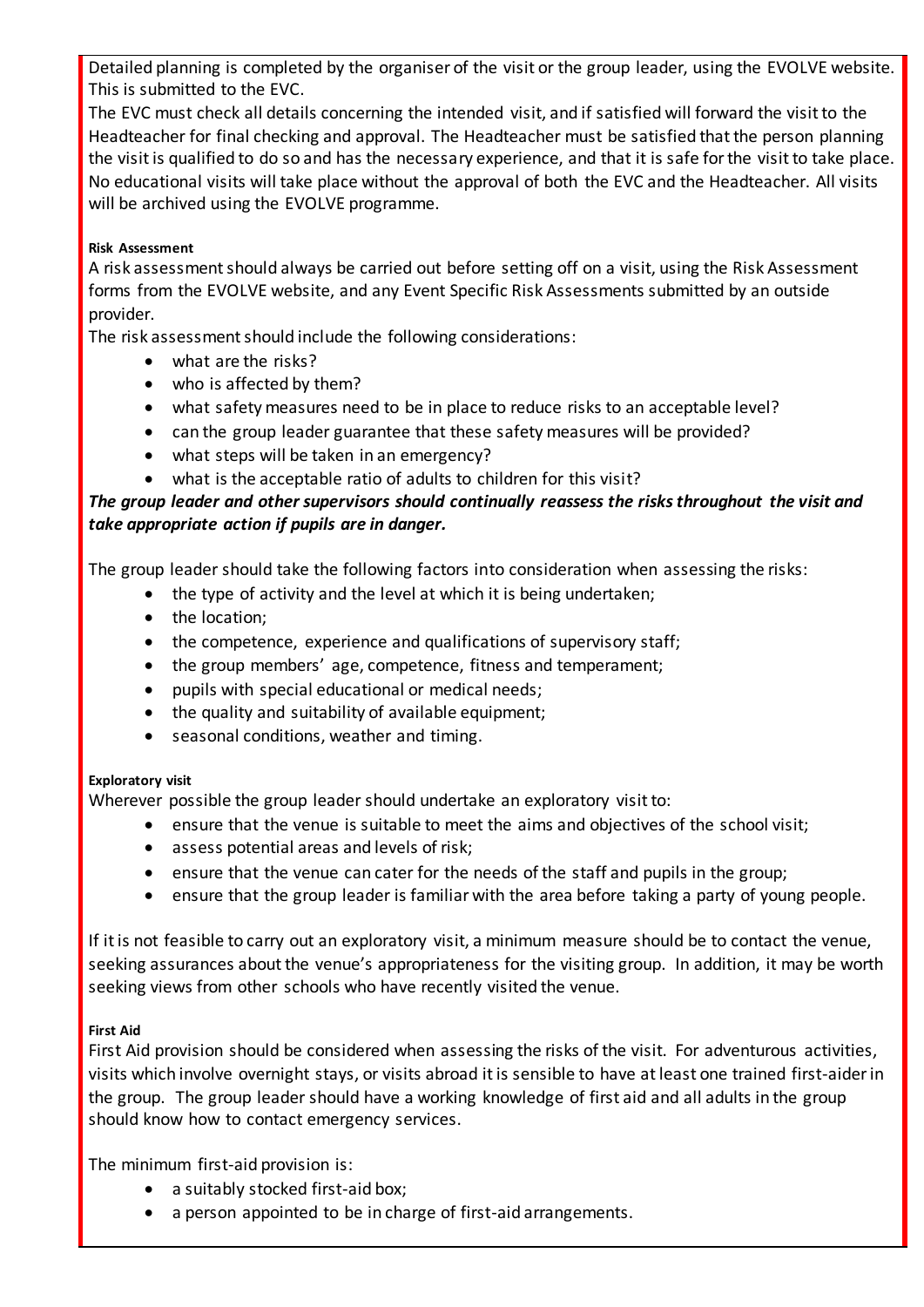First-aid should be available and accessible at all times. If a first-aider is attending to one member of the group, there should be adequate first-aid cover for the other pupils.

### **Supervision**

It is important to have a sufficient ratio of adult supervisors to pupils for any off-site visit. The factors to take into consideration include:

- sex, age and ability of group;
- special needs pupils;
- nature of activities:
- experience of adults in offsite supervision;
- duration and nature of the journey;
- type of any accommodation;
- competence of staff, both general and on specific activities.

The Group Leader should not be included in the adult: pupil ratio.

There should always be enough supervisors to cope effectively with an emergency. When visits are to remote areas or involved hazardous activities, the risks may be greater and supervision levels should be set accordingly.

Where a high adult: pupil ratio is required, it is not always feasible to use school staff alone. Where possible, adults with appropriate clearance and/or experience may be used to supplement the supervision ratio. Under no circumstances will adults who do not have the appropriate clearances be allowed to accompany the children to the toilet on their own, or be left on a one to one basis. They should be carefully selected and ideally they should be well known to the school and the pupil group.

All adult supervisors, including school staff and parent helpers must understand their roles and responsibilities at all times. In particular, all supervisors should be aware of any pupils who may require closer supervision, such as those with special needs or those with behavioural difficulties. Teachers retain responsibility for the group at all times.

For the protection of both adults and pupils, all adult supervisors should ensure that they are not alone in a one to one situation with a pupil.

When pupils are taking part in an adventure activity manned by a suitably qualified external provider, the Group Leader will ensure that school staff supervisors will remain with the children at all times. Whatever the length and nature of the visit, regular head counting of pupils should take place. The group leader should establish rendezvous points and tell pupils what to do if they become separated from the party.

# **Preparing Pupils**

Providing information and guidance to pupils is an important part of preparing for a school visit. Pupils should have a clear understanding about what is expected of them and what the visit will entail. Pupils must understand what standard of behaviour is expected of them and why rules must be followed. The lack of control and discipline can be a major contributory factor when accidents occur. Pupils should also be told about any potential dangers and how they should act to ensure their own and other's safety.

### **Participation**

Pupils whose behaviour is such that the group leader is concerned for their, or others' safety, should be withdrawn from the activity. On residential visits the group leader should consider whether such pupils will return home early.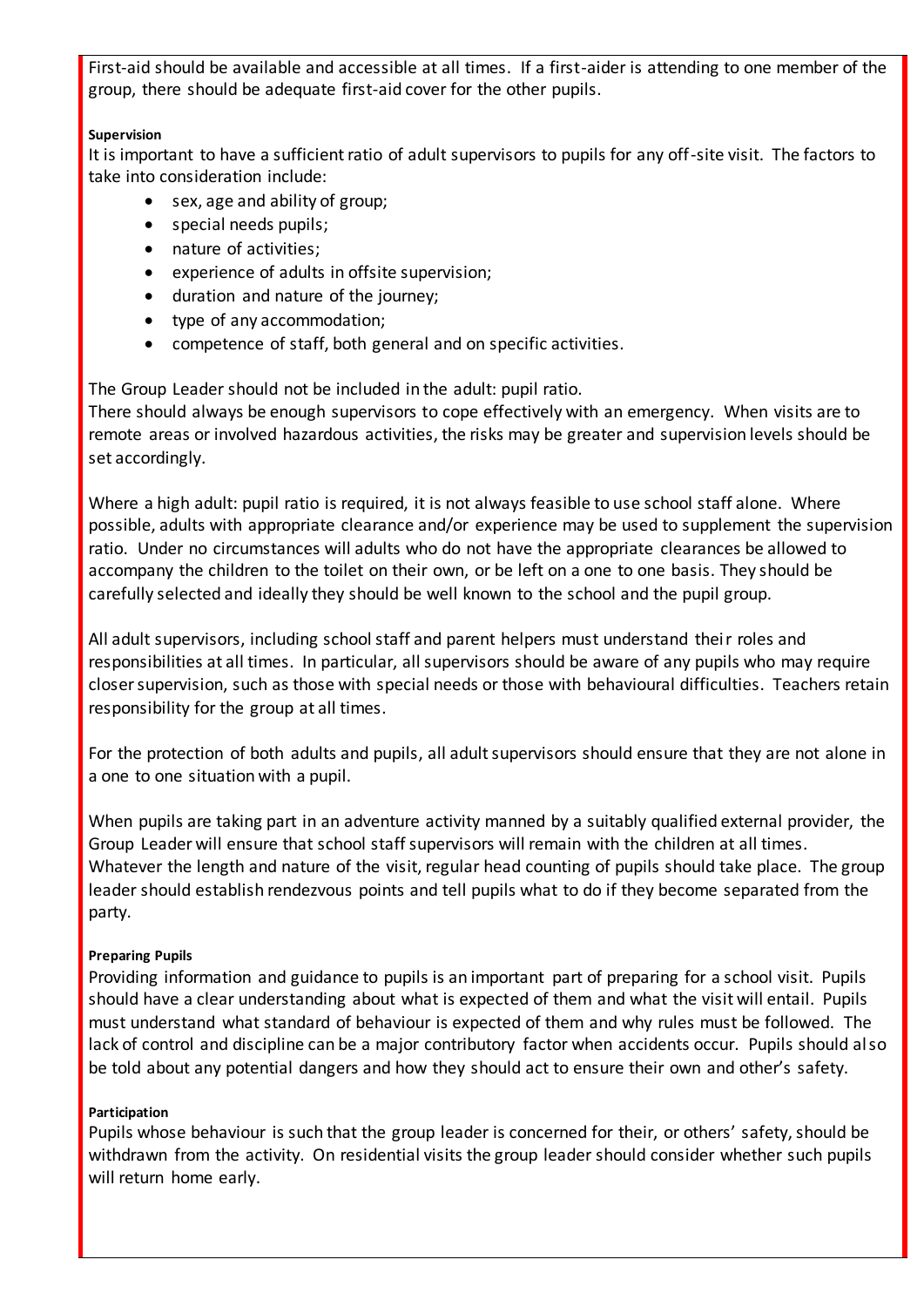### **Information to pupils**

It is for the group leader to decide how to provide information, but they should be satisfied that the pupils understand key safety information. Pupils should understand:

- the aims and objectives of the visit / activity;
- background information about the place to be visited;
- how to avoid specific dangers and why they should follow rules;
- why safety precautions are in place;
- why special safety precautions are in place for anyone with disabilities;
- what standard of behaviour is expected from pupils;
- who is responsible for the group;
- what to do if approached by a stranger;
- what to do if separated from the group
- emergency procedures
- rendezvous procedures.

### **Transport and pupils**

Pupils using transport on a visit should be made aware of basic safety rules including:

- arrive on time and wait for the transport away from the road, track, etc.
- do not rush towards the transport when it arrives;
- wear your seatbelt and stay seated while travelling on transport;
- make sure your bags do not block aisles on the transport
- never attempt to get on or off the moving transport;
- never throw things out of the transport vehicle's windows;
- never get off a vehicle held up by traffic lights or in traffic;
- never run about while transport is moving or pass someone on steps or stairs;
- never kneel or stand on seats or otherwise impede the driver's vision
- never distract or disturb the driver;
- stay clear of automatic doors / manual doors after boarding or leaving the transport;
- after leaving the vehicle, always wait for it to move off before crossing the road;
- if you have to cross roads to get to the transport always use the Crossing Code
- if you feel unwell while travelling, tell a teacher or the person who is otherwise responsible for the group.

### **Pupils with special educational and medical needs**

The Headteacher and EVC will not exclude pupils with special educational or medical needs from school visits. Every effort should be made to accommodate them whilst maintaining the safety of everyone on the visit. Special attention should be given to appropriate supervision ratios and additional safety measures may need to be addressed at the planning stage.

### **Communicating with Parents / Carers**

Parents need to be aware that the teachers on the visit will be acting in their place – 'in loco parentis' – and will be exercising the same care that a prudent parent would. The following information on matters that might affect children's' health and safety is useful to parents, and will be included in letters to parents / guardians prior to a visit:

- dates of the visit;
- times of departure and return;
- mode(s) of travel
- details of accommodation with security and supervisory arrangements on site;
- name of visit leader
- visit's objectives;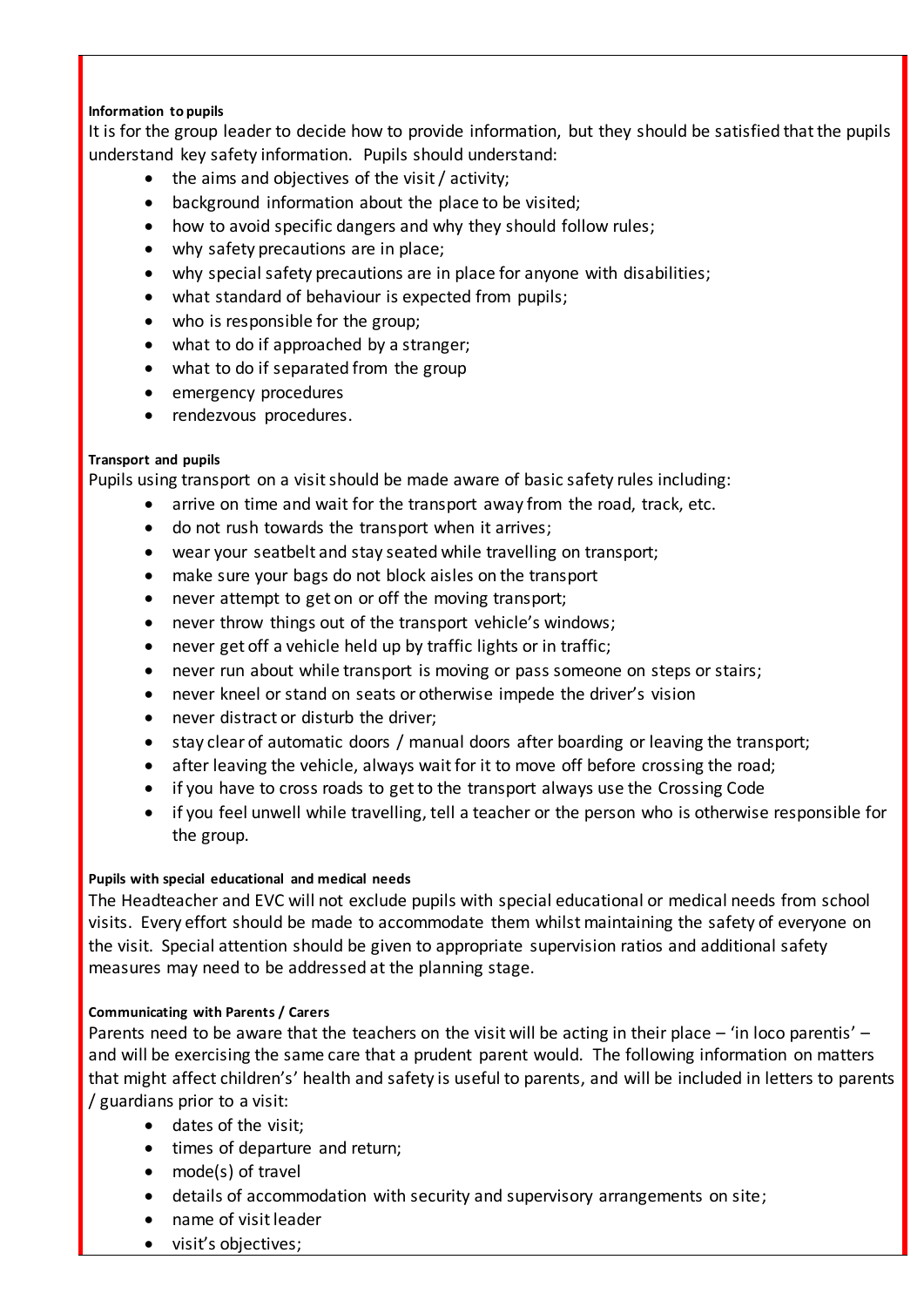- details of the activities planned
- insurance taken out for the group as a whole in respect of luggage, accident, cancellation and medical cover. Any cover to be arranged by the parents, if appropriate, will be requested;
- clothing and equipment to be taken;
- money to be taken;
- the information to be given by parents and what they will be asked to consent to.

#### **Parental consent**

Scott Primary School will seek consent for:

- all off site visits:
- all adventure activities;
- all residential or overnight visits.

If parents withhold consent absolutely the pupil should not be taken on the visit, but the curricular aims of the visit should be delivered to the pupil in some other way, wherever possible.

### **Equal Opportunities**

Scott Primary School is committed to working towards equality of opportunity for all children regardless of age, ability, gender, race and social circumstances. All pupils are of equal value and have the same right to take part in the varied activities and opportunities wherever possible. All opportunities for learning should be offered in a way which allows all children access and the ability to progress at their stage of understanding.

#### **Disability Discrimination Act**

Scott Primary School is committed to having due regard to the following

The Disability Discrimination Act 1995 has been amended by the Disability Discrimination Act 2005 so that it now places a duty on all public authorities, including schools, when carrying out their functions, to have due regard to the need to:

- Promote equality of opportunity between disabled persons and other persons
- Eliminate discrimination that is unlawful under the Act
- Eliminate harassment of disabled persons that is related to their disabilities
- Promote positive attitudes towards disabled persons
- Encourage participation by disabled persons in public life
- Take steps to take account of disabled persons' disabilities, even where that involves treating disabled persons more favourably than other persons.